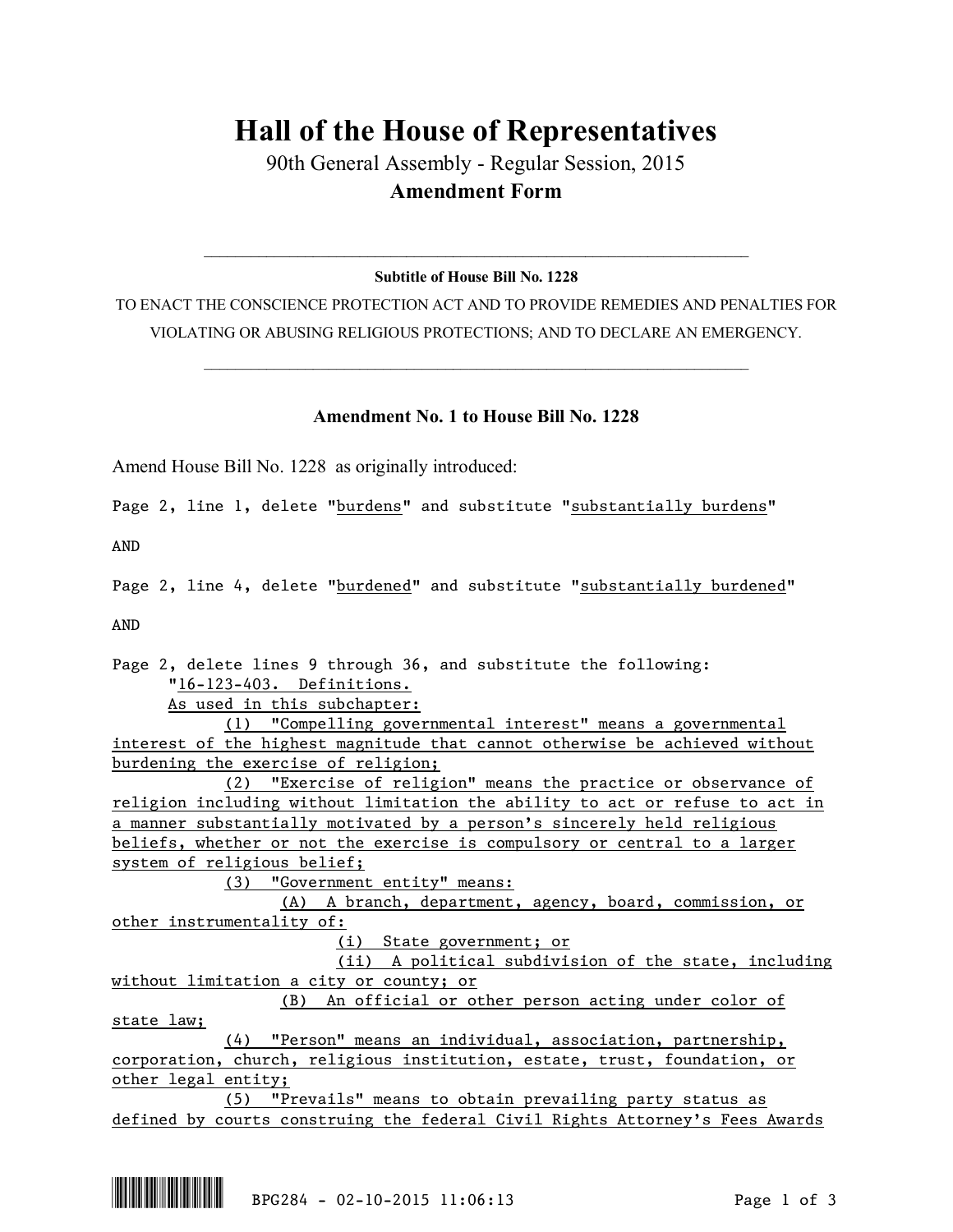Act of 1976, 42 U.S.C. § 1988;

(6) "State action" means the implementation or application of any law, including without limitation state and local laws, ordinances, rules, regulations, and policies, whether statutory or otherwise, or other action by the state or any political subdivision thereof and any local government, municipality, instrumentality, or public official authorized by law in the state; and

(7)(A) "Substantial burden" means to prevent, inhibit, or curtail religiously-motivated practice consistent with a sincerely held religious belief.

(B) "Substantial burden" includes an indirect burden, including without limitation withholding benefits, assessing penalties, or an exclusion from programs or access to facilities."

AND

Page 3, delete lines 1 through 11

AND

Page 3, delete lines 14 through 17, and substitute the following: "A state action shall not substantially burden a person's right to exercise of religion, even if the substantial burden results from a rule of general applicability, unless it is demonstrated that applying the

substantial burden to the person's exercise of religion in this particular instance:"

AND

Page 3, line 25, delete "burden" and substitute "substantially burden"

AND

Page 4, delete lines 1 through 5 and substitute:

"(a) Regardless of whether the state or one of its political subdivisions is a party to the proceeding, a person whose exercise of religion has been substantially burdened, or is likely to be substantially burdened, in violation of § 16-123-404, may assert the violation or impending violation as a claim or defense in a judicial or administrative proceeding."

AND

Page 4, delete lines 15 and 16 and substitute:

"The Department of Correction, the Department of Community Correction, a county jail, and a detention facility are exempt from this subchapter."

The Amendment was read